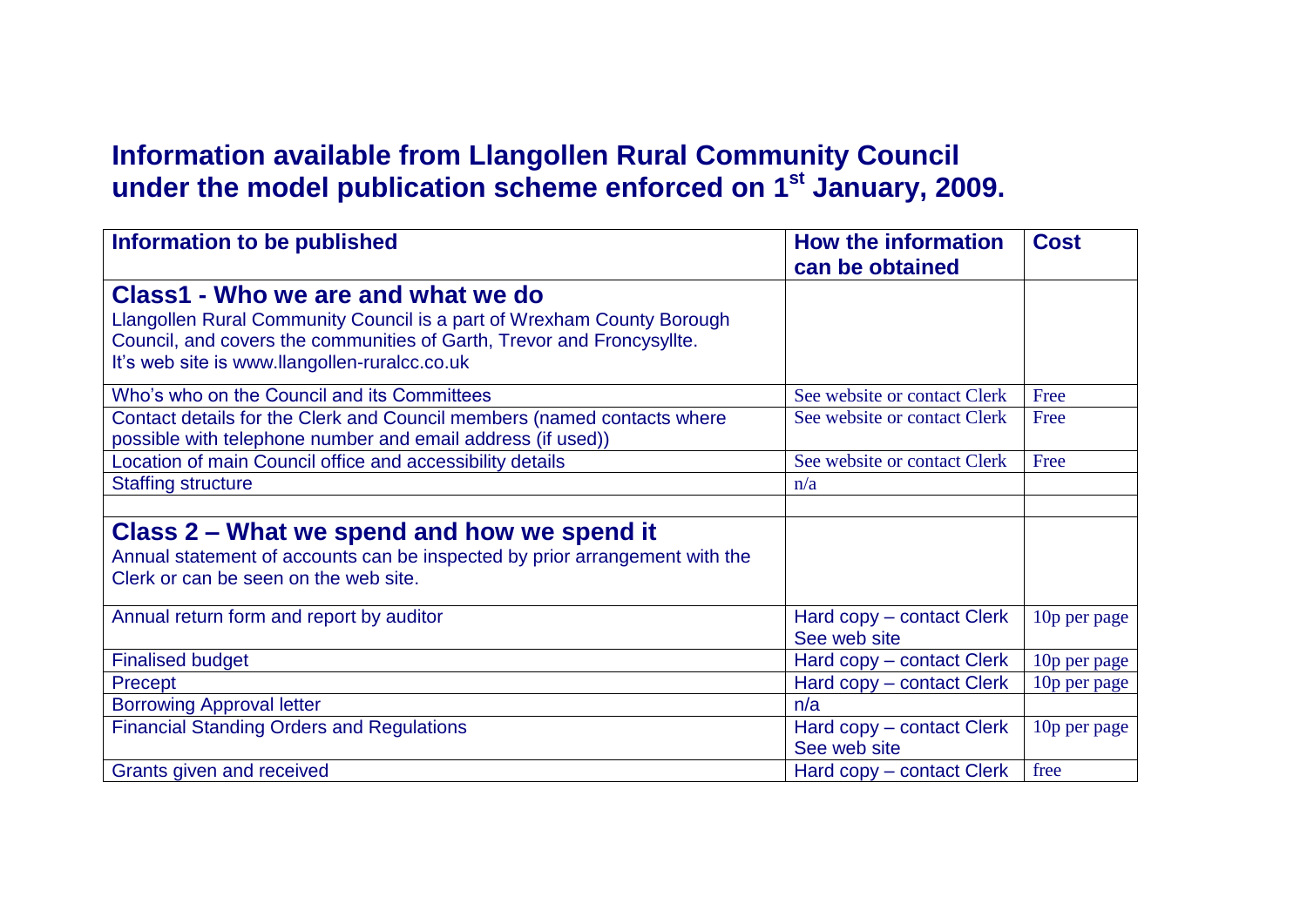| List of current contracts awarded and value of contract                                       | Hard copy – contact Clerk | free |
|-----------------------------------------------------------------------------------------------|---------------------------|------|
| Members' allowances and expenses                                                              | Web site or Hard copy -   | free |
|                                                                                               | contact Clerk             |      |
|                                                                                               |                           |      |
| Class 3 – What our priorities are and how we are doing                                        |                           |      |
| (Strategies and plans, performance indicators, audits, inspections and reviews)               |                           |      |
|                                                                                               |                           |      |
| Parish Plan (current and previous year as a minimum)                                          | n/a                       |      |
| Annual Report to Parish or Community Meeting (current and previous year as a                  | n/a                       |      |
| minimum)                                                                                      |                           |      |
| <b>Quality status</b>                                                                         | n/a                       |      |
| Local charters drawn up in accordance with DCLG guidelines                                    | n/a                       |      |
|                                                                                               |                           |      |
| Class 4 – How we make decisions                                                               |                           |      |
| At monthly Council meetings and sub-committee meetings as required.                           |                           |      |
|                                                                                               |                           |      |
| Timetable of meetings (Council, and any committee/sub-committee meetings                      | See web site or contact   | Free |
| and parish meetings)                                                                          | <b>Clerk</b>              |      |
| Agendas of meetings (as above)                                                                | Web site or Hard copy $-$ | free |
|                                                                                               | contact Clerk             |      |
| Minutes of meetings (as above) $-$ nb this will exclude information that is properly regarded | Web site or Hard copy -   | free |
| as private to the meeting.                                                                    | contact Clerk             |      |
| Reports presented to council meetings - nb this will exclude information that is properly     | Hard copy – contact Clerk |      |
| regarded as private to the meeting.                                                           |                           |      |
| Responses to consultation papers                                                              | Hard copy – contact Clerk |      |
| Responses to planning applications                                                            | Web site                  |      |
| <b>Bye-laws</b>                                                                               | n/a                       |      |
|                                                                                               |                           |      |
|                                                                                               |                           |      |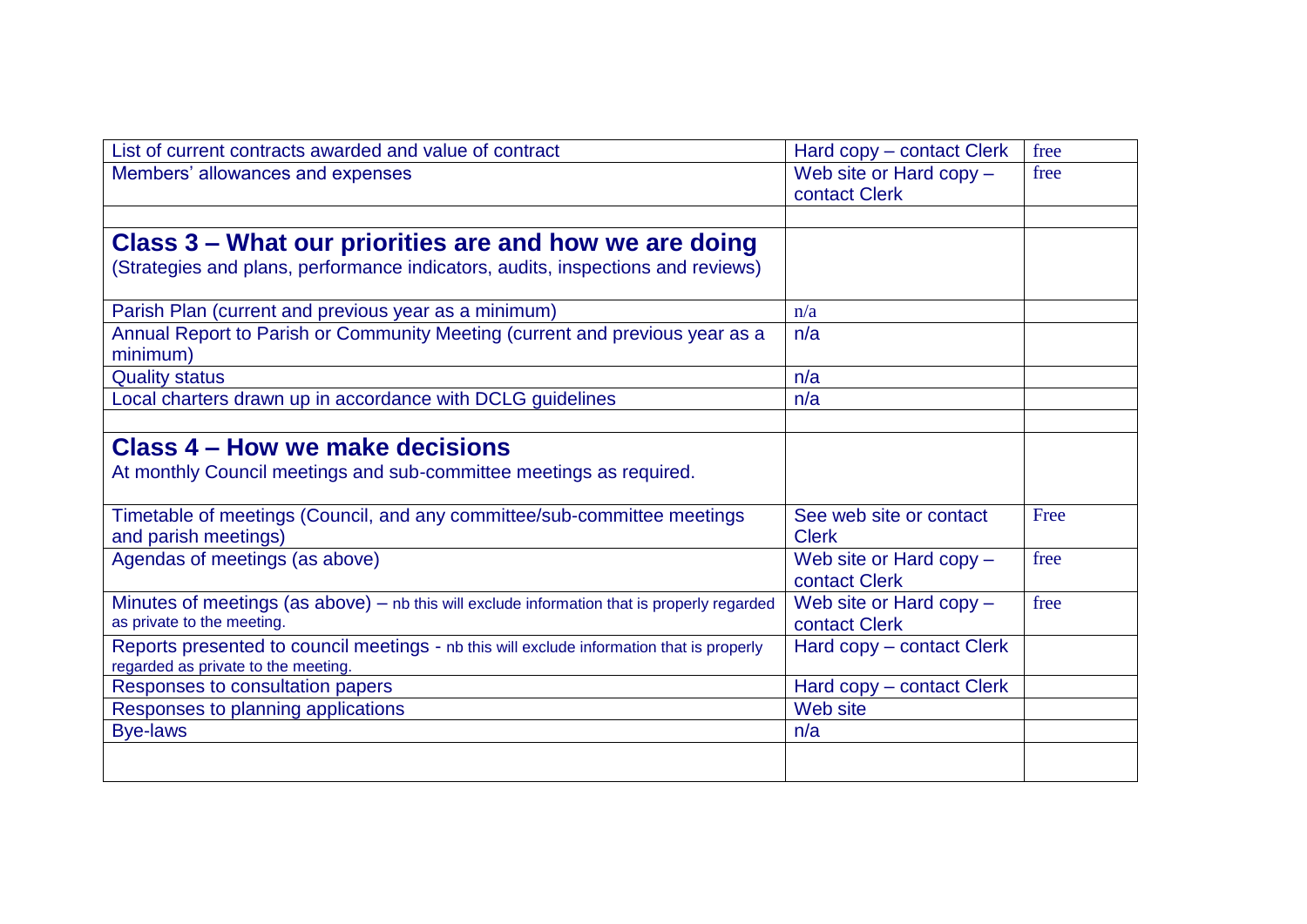| <b>Class 5 – Our policies and procedures</b>                                                |                                            |              |
|---------------------------------------------------------------------------------------------|--------------------------------------------|--------------|
| <b>Current information only</b>                                                             |                                            |              |
| Policies and procedures for the conduct of council business:                                | Web site or Hard copy $-$<br>contact Clerk |              |
| Procedural standing orders **                                                               |                                            | 10p per page |
| Committee and sub-committee terms of reference                                              |                                            |              |
| Delegated authority in respect of officers                                                  |                                            |              |
| <b>Code of Conduct</b>                                                                      |                                            |              |
| <b>Policy statements</b>                                                                    |                                            |              |
| Policies and procedures for the provision of services and about the employment              | Not applicable                             |              |
| of staff:                                                                                   |                                            |              |
| Information security policy                                                                 | Not applicable                             |              |
| Records management policies (records retention, destruction and archive)                    | Hard copy - contact Clerk                  |              |
| Data protection policies                                                                    | n/a                                        |              |
| Schedule of charges for the publication of information                                      | <b>Contact Clerk</b>                       |              |
|                                                                                             |                                            |              |
| <b>Class 6 – Lists and Registers</b>                                                        |                                            |              |
| Currently maintained lists and registers only                                               |                                            |              |
|                                                                                             |                                            |              |
| Any publicly available register or list (if any are held this should be publicised; in most | n/a                                        |              |
| circumstances existing access provisions will suffice)                                      |                                            |              |
| <b>Assets Register</b>                                                                      | Hard copy - contact Clerk                  | free         |
| Disclosure log (indicating the information that has been provided in response to requests;  | Hard copy – contact Clerk                  | free         |
| recommended as good practice, but may not be held by parish councils)                       |                                            |              |
| Register of members' interests                                                              | Hard copy – contact Clerk                  | free         |
| Register of gifts and hospitality                                                           | Hard copy – contact Clerk                  | free         |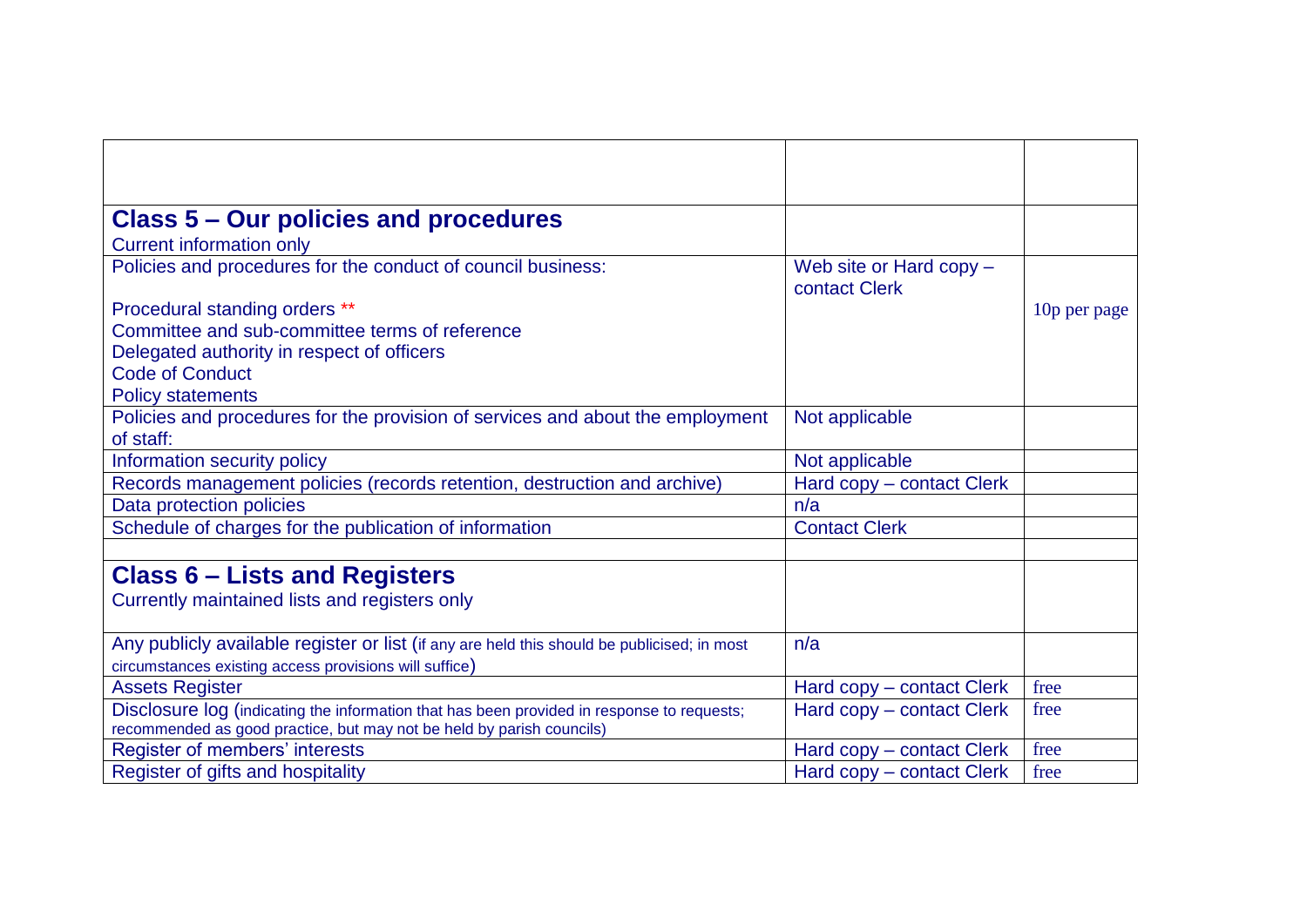| Class 7 – The services we offer                                                                                          |                           |      |
|--------------------------------------------------------------------------------------------------------------------------|---------------------------|------|
| <b>Current information only</b>                                                                                          |                           |      |
| <b>Allotments</b>                                                                                                        | n/a                       |      |
| Burial grounds and closed churchyards                                                                                    | Hard copy – contact Clerk |      |
| Community centres and village halls                                                                                      | n/a                       |      |
| Parks, playing fields, playgrounds and recreational facilities                                                           | Hard copy – contact Clerk |      |
| Seating and memorials                                                                                                    | Hard copy – contact Clerk |      |
| <b>Bus shelters</b>                                                                                                      | n/a                       |      |
| <b>Markets</b>                                                                                                           | n/a                       |      |
| <b>Public conveniences</b>                                                                                               | n/a                       |      |
| Agency agreements                                                                                                        | n/a                       |      |
| A summary of services for which the council is entitled to recover a fee, together<br>with those fees (e.g. burial fees) | Hard copy – contact Clerk | free |
|                                                                                                                          |                           |      |
| <b>Additional Information</b>                                                                                            |                           |      |
| This will provide Councils with the opportunity to publish information that is not                                       |                           |      |
| itemised in the lists above                                                                                              |                           |      |
| <b>Quarterly Newsletter</b>                                                                                              | Web site                  | Free |
|                                                                                                                          |                           |      |
|                                                                                                                          |                           |      |

## **Contact details:**

Andrea Evans, Clerk to the Council, 59 Haytor Road, Wrexham, LL112PU. 07950 813858 Clerk.llangollenrural@gmail.com